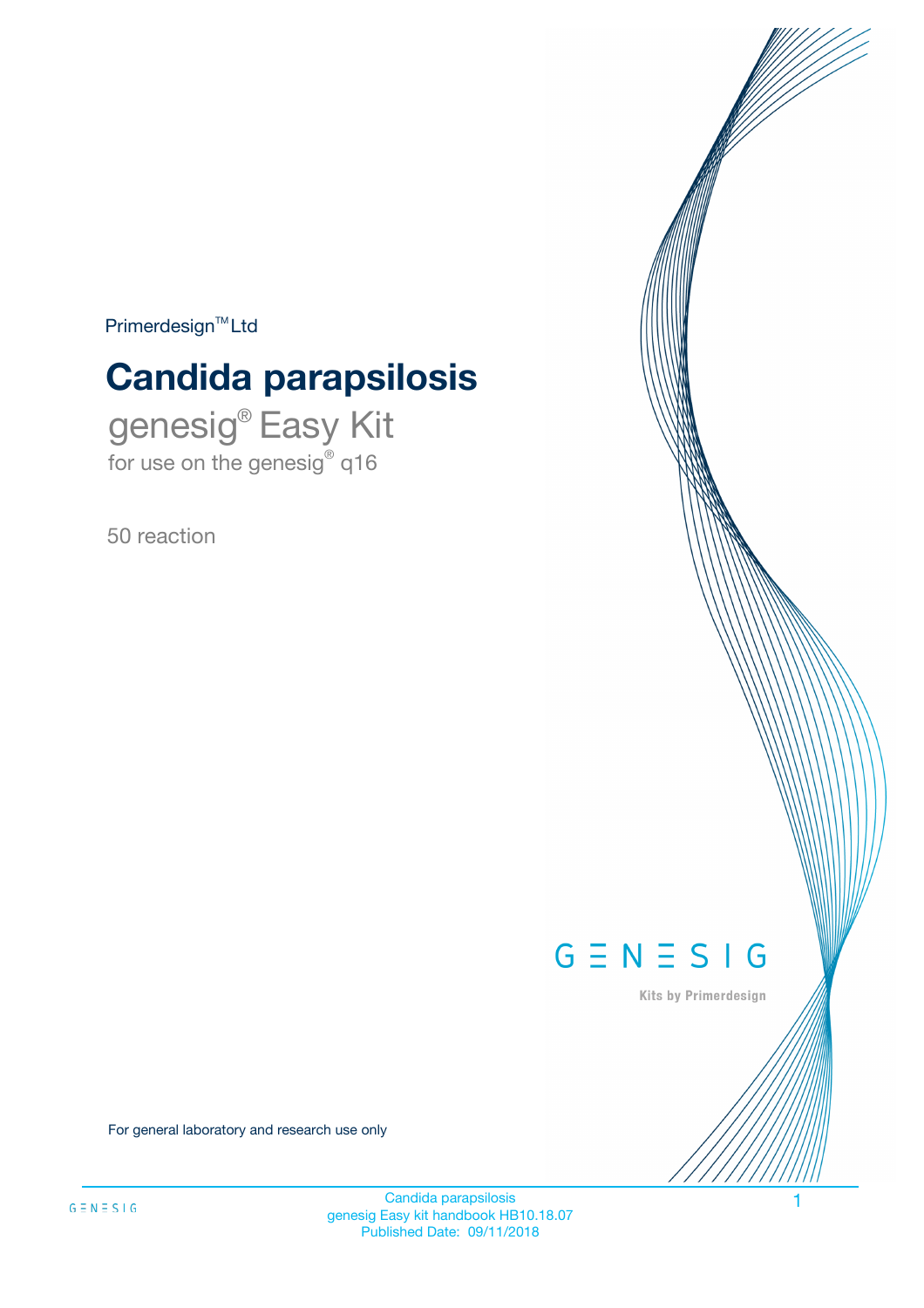# genesig® Easy: at a glance guide

#### **For each DNA test**

| Component                   | <b>Volume</b> | Lab-in-a-box pipette |  |
|-----------------------------|---------------|----------------------|--|
| C.parapsilosis reaction mix | 10 µl         |                      |  |
| <b>Your DNA sample</b>      | 10 µl         |                      |  |

#### **For each positive control**

| Component                   | Volume          | Lab-in-a-box pipette |  |
|-----------------------------|-----------------|----------------------|--|
| C.parapsilosis reaction mix | 10 <sub>µ</sub> |                      |  |
| Positive control template   | 10 <sub>µ</sub> |                      |  |

#### **For each negative control**

| Component                   | <b>Volume</b>   | Lab-in-a-box pipette |  |
|-----------------------------|-----------------|----------------------|--|
| C.parapsilosis reaction mix | $10 \mu$        |                      |  |
| <u>Water</u>                | 10 <sub>µ</sub> |                      |  |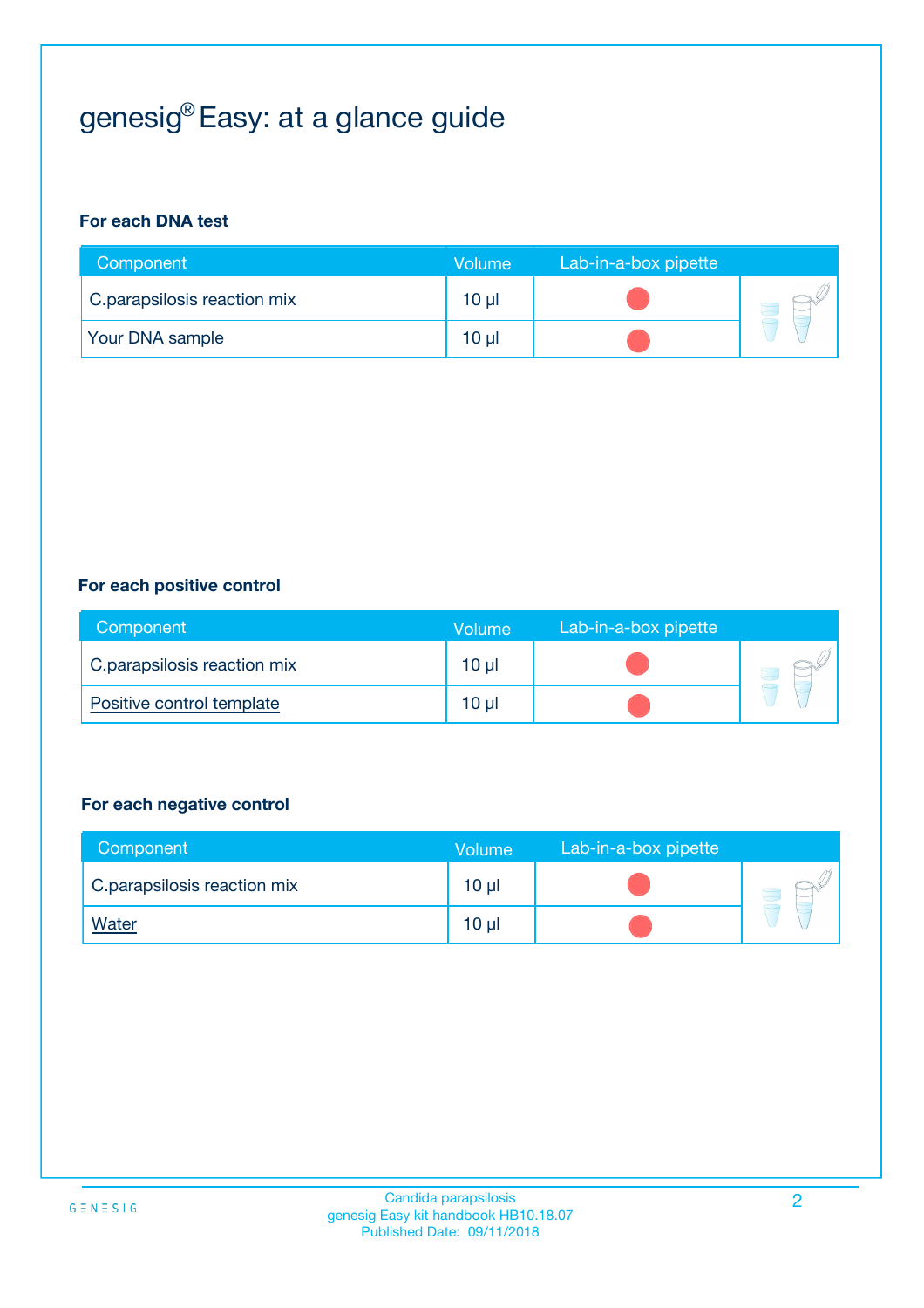# Kit Contents



## Reagents and equipment to be supplied by the user

#### **genesig® q16 instrument**

#### **genesig® Easy Extraction Kit**

This kit is designed to work well with all processes that yield high quality RNA and DNA but the genesig Easy extraction method is recommended for ease of use.

#### **genesig® Lab-In-A-Box**

The genesig Lab-In-A-Box contains all of the pipettes, tips and racks that you will need to use a genesig Easy kit. Alternatively if you already have these components and equipment these can be used instead.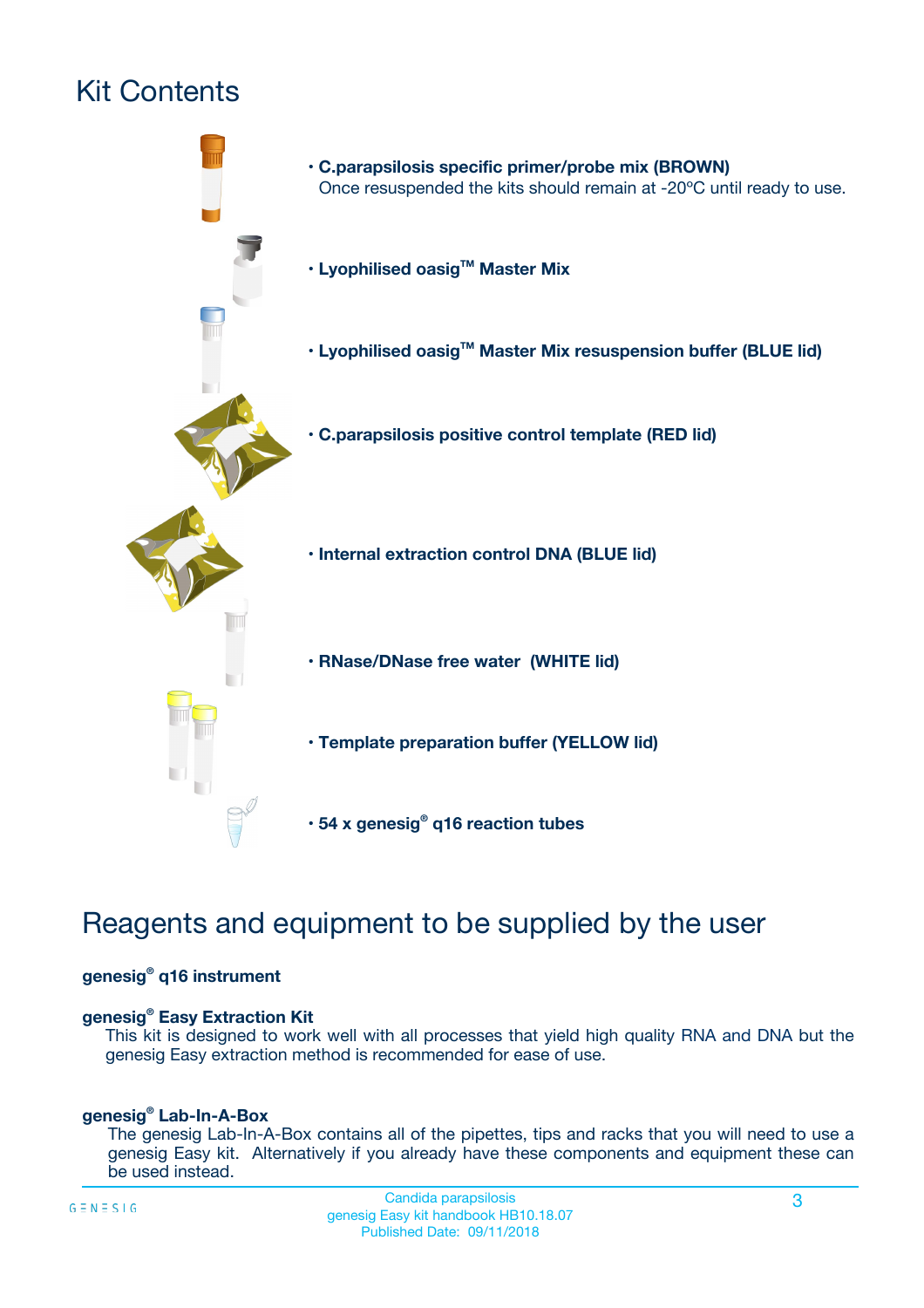## Step-by-step guide

### 1. Create your reaction mix



Use the blue pipette to transfer 500µl**\*** of the oasig Master Mix resuspension buffer into the tube of lyophilised oasig Master Mix and mix well by gently swirling. Then transfer all of that master mix into the brown tube labelled C.parapsilosis primers/probe.

**\***Transfering 525µl of the oasig Master Mix resuspension buffer to your oasig Master Mix (instead of the 500µl recommended above) will enable you to take full advantage of the 50 reactions by accounting for volume losses during pipetting. In order to do so with the genesig Easy fixed volume pipettes use 1x blue, 2x red and 1x grey pipettes to make the total volume. Please be assured that this will not adversely affect the efficiency of the test.

Cap and shake tube to mix. A thorough shake is essential to ensure that all components are resuspended. **Failure to mix well can produce poor kit performance.**

Leave to stand for 5 minutes. Now your reaction mix is ready to use.

Store the reaction mix in the freezer from hereon.

#### Top tip

- Ensure that the reaction mix is mixed thoroughly before each use by shaking.
- **•** Once resuspended do not expose genesig Easy kit to temperatures above -20°C for longer than 30 minutes at a time.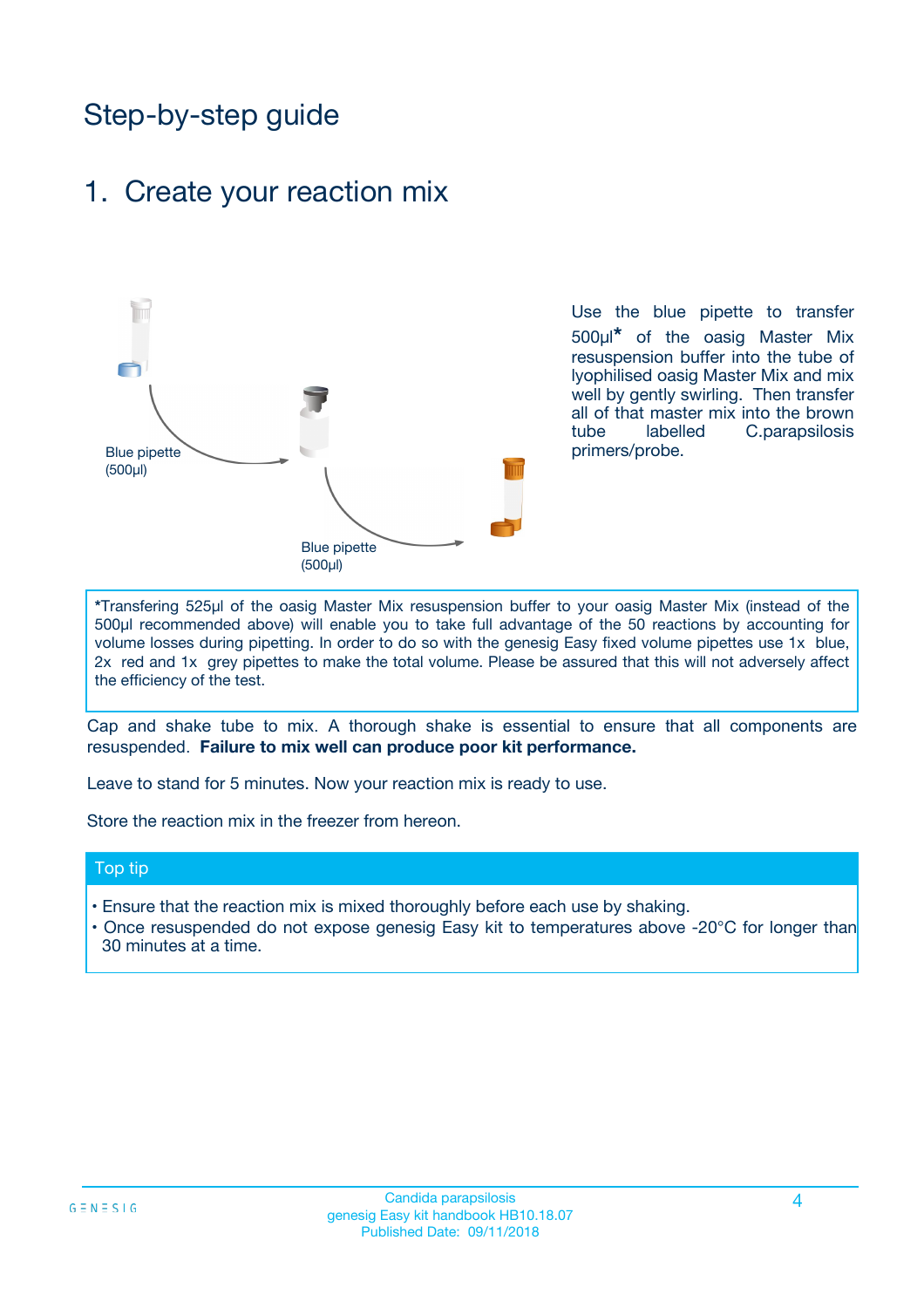# 2. Internal extraction control



Use the blue pipette to transfer 1000µl (2 x 500µl) of template preparation buffer into the Internal Extraction Control DNA tube. Cap and shake tube to mix.

Your kit contains Internal Extraction Control DNA. This is added to your biological sample at the beginning of the DNA extraction process. It is extracted along with the DNA from your target of interest. The q16 will detect the presence of this Internal Extraction Control DNA at the same time as your target. This is the ideal way to show that your DNA extraction process has been **successful.** 

#### **If you are using an alternative extraction kit:**

Use the red pipette to transfer 10µl of Internal Extraction Control DNA to your sample **after** the lysis buffer has been added then follow the rest of the extraction protocol.

#### **If you are using samples that have already been extracted:**

Use the grey pipette to transfer 5µl of Internal Extraction Control DNA to your extracted sample.

### 3. Add reaction mix to all reaction tubes



For every reaction to be run, use the red pipette to add 10µl of your C.parapsilosis reaction mix to every tube.

#### Top tip

- Always pipette the reaction mix directly into the bottom of the tube.
- You can label the tube lids to aid your reaction setup but avoid labelling tube sides.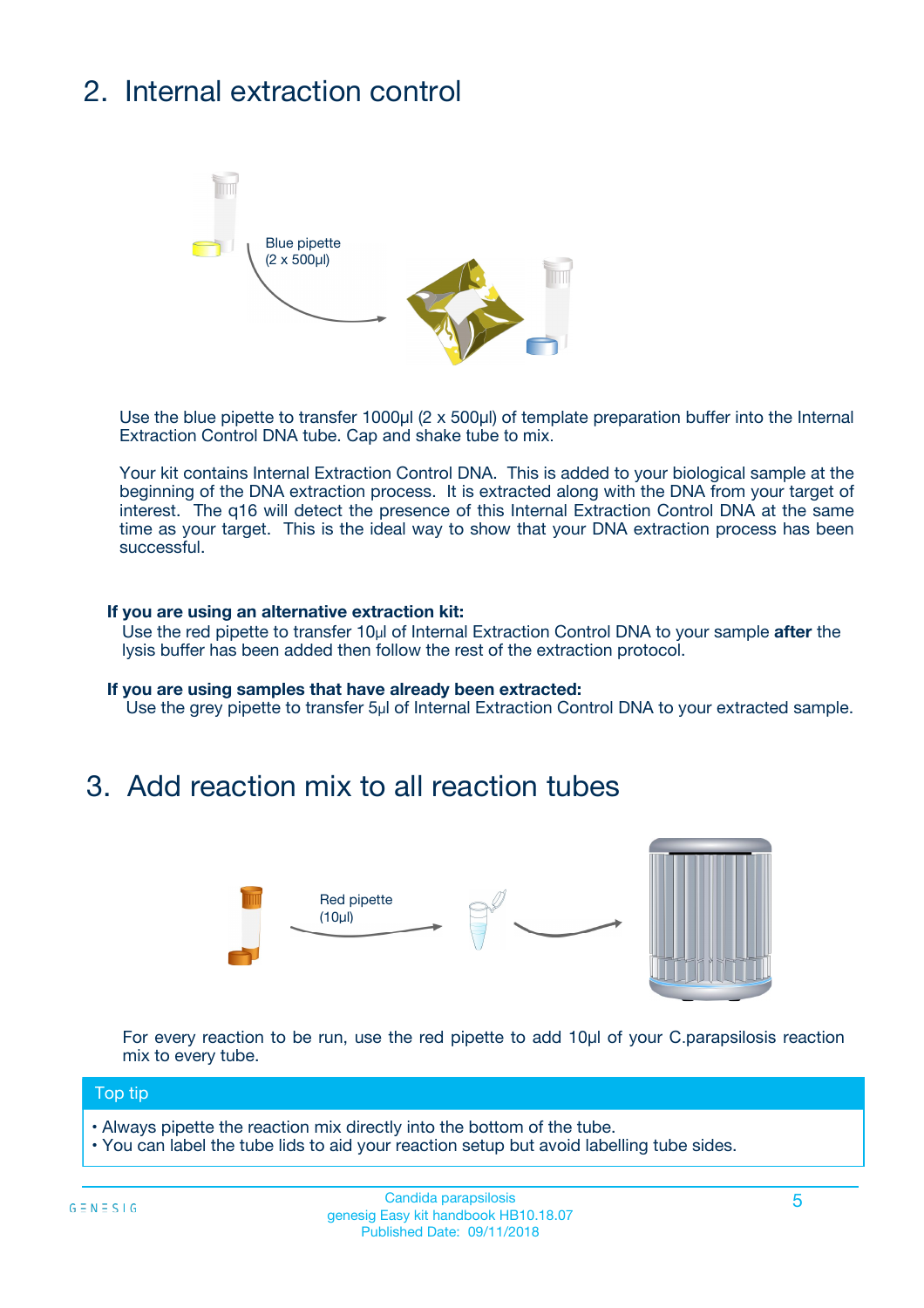### 4. Negative control



For each test you will require a negative control. Instead of DNA, water is used. This sample should typically prove negative thus proving that all of your positive samples really are positive.

To create a negative control reaction simply use the red pipette to add 10µl of the water to the required reaction tubes. Close these tubes after adding the water.

Because some genesig kit targets are common in the environment you may occasionally see a "late" signal in the negative control. The q16 software will take this into account accordingly.

#### Top tip

**•** Always add the water to the side of the tube to reduce the introduction of bubbles.

### 5. Set up a test



For each sample you wish to analyse, use the red pipette to add 10µl of your DNA sample to the required reaction tubes. Close these tubes after adding the sample. Always change pipette tips between samples.

#### Top tip

**•** Always add the DNA sample to the side of the tube to reduce the introduction of bubbles.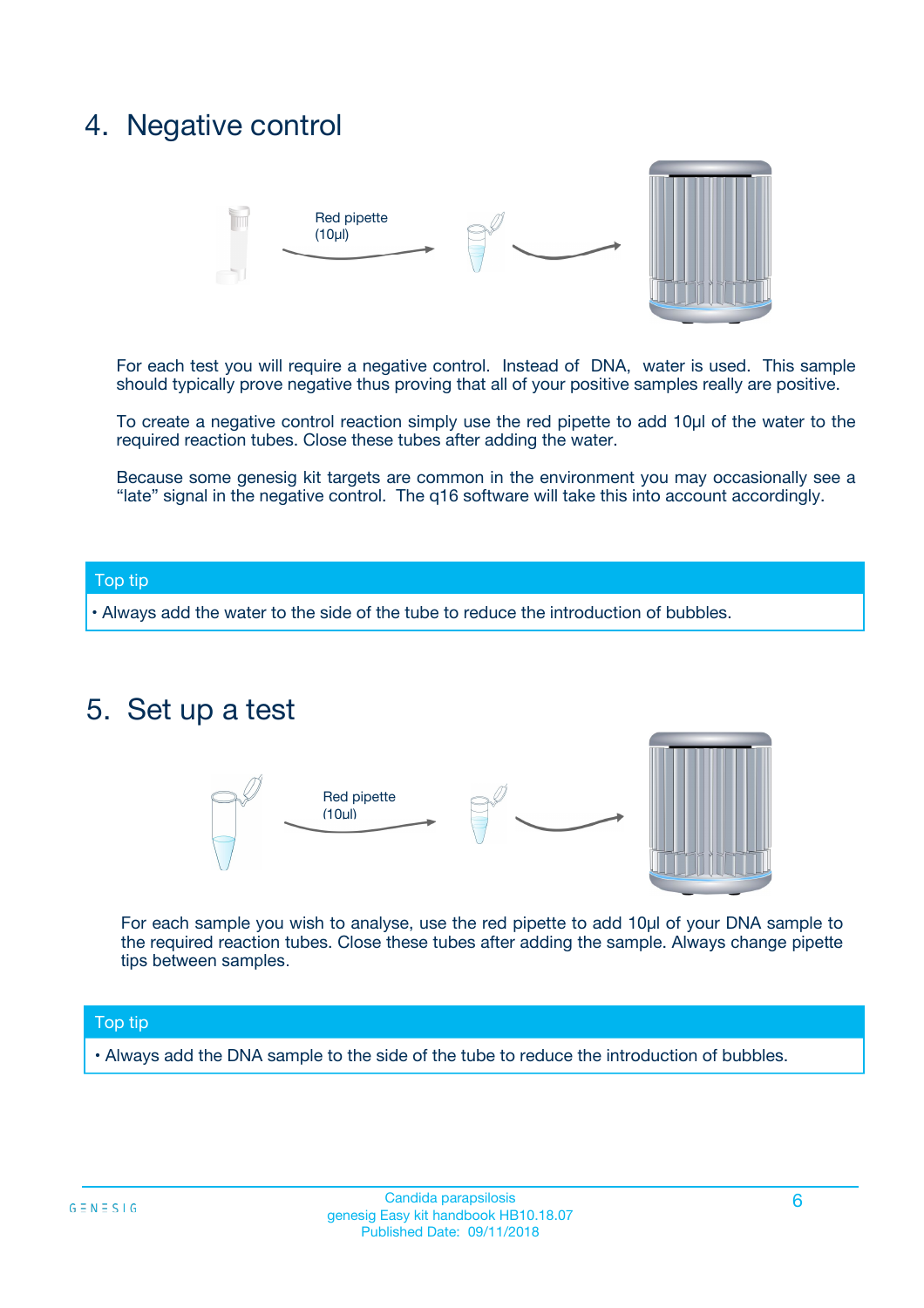### 6. Positive control



Use the blue pipette to transfer 1000µl (2 x 500µl) of template preparation buffer into the positive control template tube. Cap and shake tube to mix.

Each time you run a test you will require a positive control. This is a small portion of DNA from your target of interest. It serves two purposes:

1. It will always test positive so it shows that everything is working as it should be.

2. The q16 software knows how much DNA is present in the positive control. So it can automatically compare your sample of interest with the positive control to calculate the amount of target DNA in your sample.

To create a positive control reaction, simply use 10µl of the positive control instead of your DNA sample.



Take great care when setting up your positive control. The positive control template has the potential to give you a false positive signal in your other samples. Set positive controls up last after all other sample tubes are closed. Always change pipette tips between samples. You may even choose to set up positive controls in a separate room.

#### Top tip

**•** Always add the positive control to the side of the tube to reduce the introduction of bubbles.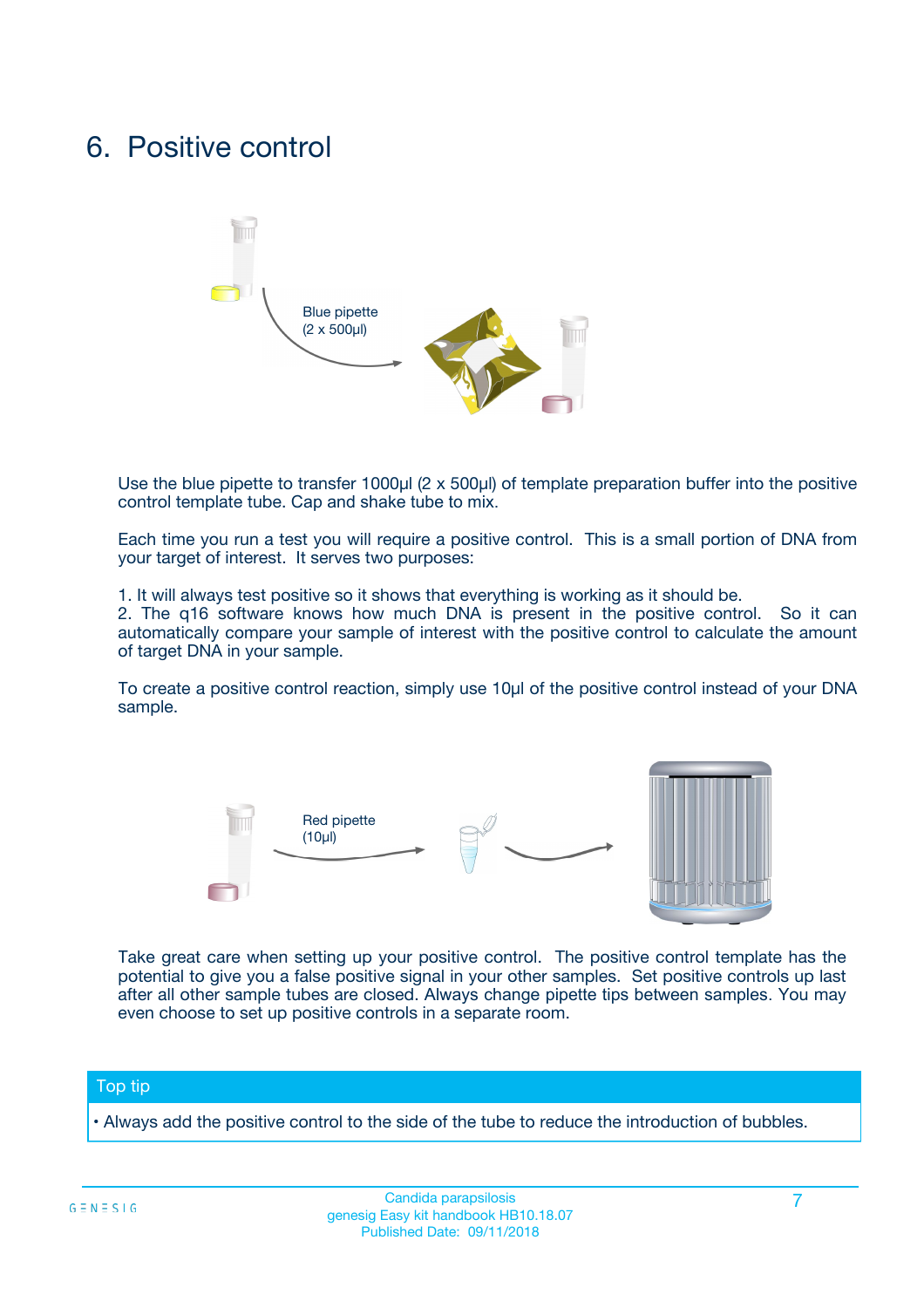# 7. Running the test

Place the tubes into the correct positions in your q16 as defined by the software, this may include positioning of empty tubes to ensure that the q16 lid is balanced. The run can then be started.

| genesig q16 PCR software - 1.2                                               |                                     | $\Box$                                                                                  |
|------------------------------------------------------------------------------|-------------------------------------|-----------------------------------------------------------------------------------------|
| Unsaved (New Experiment 2<br>$\vert \cdot \vert$<br><b>Open Experiments:</b> | <b>D</b> Open<br>Save<br>$\Box$ New | Save As<br><b>C</b> Close<br>$G \equiv N \equiv S \mid G$<br><b>&amp; Configuration</b> |
| Setup<br><b>Results</b><br><b>Stages:</b>                                    |                                     |                                                                                         |
| <b>Notes</b>                                                                 | Samples                             | <b>Tests</b>                                                                            |
| <b>Name and Details</b>                                                      | Color<br>Name                       | Note<br>Color<br>Note<br>Name                                                           |
| New Experiment 2017-10-26 11:06                                              | Sample 1                            | ع<br>条<br>Test 1                                                                        |
| Kit type: genesig® Easy Target Detection kit                                 | Sample 2                            |                                                                                         |
| Instrument Id.:                                                              | Sample 3                            | $\qquad \qquad \blacksquare$<br>$\qquad \qquad \blacksquare$                            |
| Run Completion Time:                                                         | Sample 4                            |                                                                                         |
| <b>Notes</b>                                                                 | Sample 5<br>A<br>v                  | $\triangle$<br>4<br>$\oplus$<br>₩                                                       |
| <b>Well Contents</b>                                                         |                                     | <b>Run</b>                                                                              |
| Pos.<br>Test                                                                 | Sample                              | <b>Run Status</b>                                                                       |
| Test 1<br>-1                                                                 | <b>Negative Control</b>             | $\blacktriangle$                                                                        |
| $\overline{2}$<br>Test 1                                                     | <b>Positive Control</b>             |                                                                                         |
| $\overline{\mathbf{3}}$<br>Test 1                                            | Sample 1                            | Show full log                                                                           |
| Test 1<br>$\overline{4}$                                                     | Sample 2                            |                                                                                         |
| 5<br>Test 1                                                                  | Sample 3                            | <b>Run Control</b>                                                                      |
| 6<br>Test 1                                                                  | Sample 4                            |                                                                                         |
| $\overline{7}$<br>Test 1                                                     | Sample 5                            |                                                                                         |
| 8                                                                            |                                     | $\triangleright$ Start Run<br>Abort Run                                                 |
| <b>JOD FURTY TUDE TO BUILDED IN</b>                                          |                                     | $\overline{\mathbf{v}}$                                                                 |

#### Top tip

- Before loading tubes into the q16, check for bubbles! Flick the bottom of the tubes to remove any bubbles that may have formed during the test setup.
- Apply centrifugal force with a sharp wrist action to ensure all solution is at the bottom of the reaction tube.
- When repeating a test you can use a previous file as a template by clicking 'open' then selecting File name > Files of Type > Experiment file as template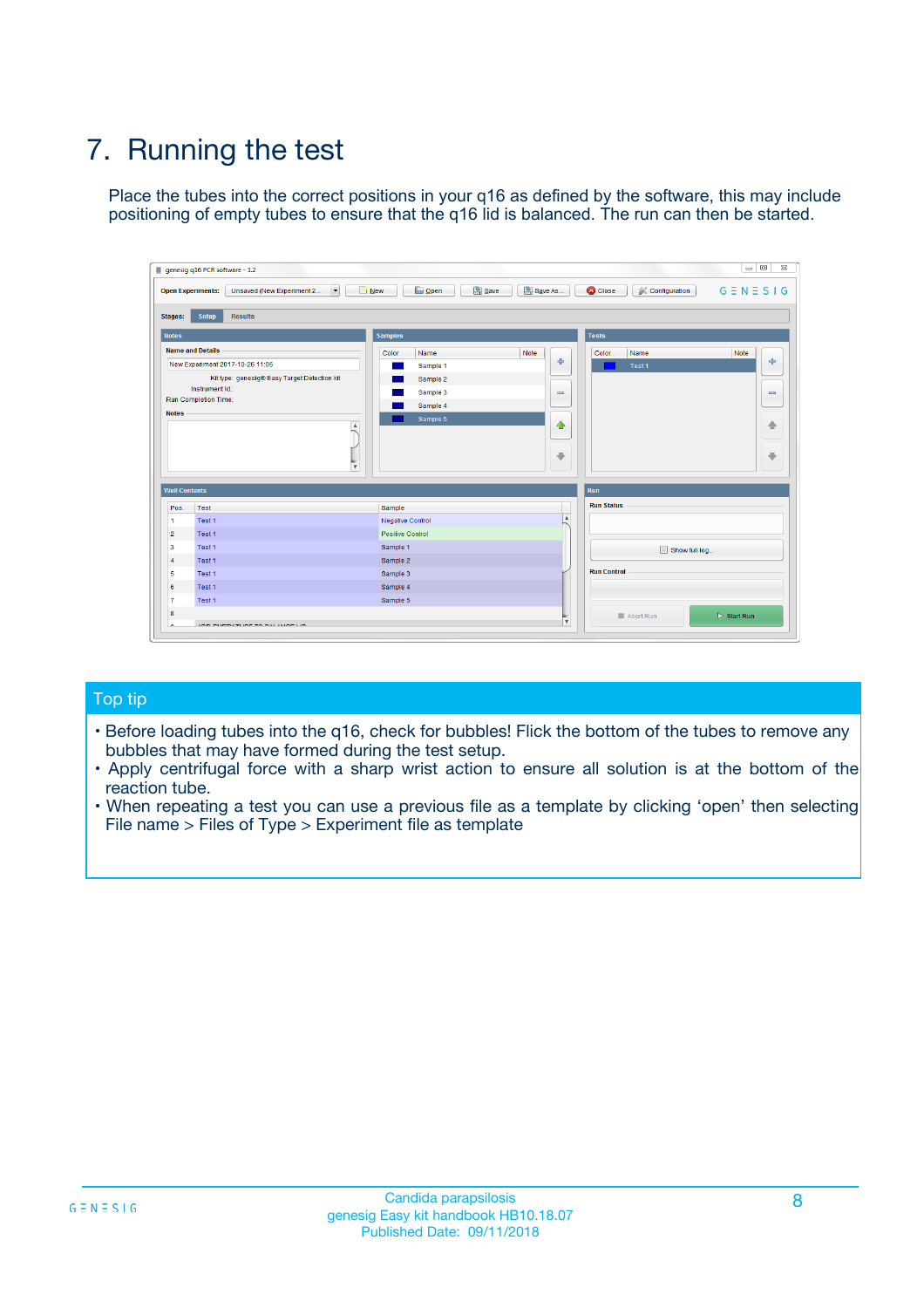### What do my results mean?

Analysis of your data is carried out automatically by the genesig q16. The following information is designed to help you fully understand a result or to troubleshoot:

### "Positive"

#### **Explanation**

Your sample has produced a positive result. Your target of interest is present and you can use the reported quantity.

"Negative"

#### **Explanation**

Your sample has produced a negative result. The target is not present in your sample.

### "Test contaminated"

#### **Explanation**

The Negative Control should be completely free of any DNA. If you see this error message it means that at some point during the setup, the Negative Control has been contaminated with DNA and has given a positive signal. This contamination has invalidated the test. The Positive Control and your test samples are both possible sources of contaminating DNA. The genesig q16 reaction tubes from previous runs will also contain very high amounts of DNA so it is important that these are carefully disposed of after the run is completed and NEVER OPENED. It may be the case that your kits have become contaminated which will lead to the same problem occurring repeatedly.

#### **Solutions**

1. Clean your working area using a commercial DNA remover solution to ensure the area is DNA free at the start of your run and re-run the test

2. If the problem persists then the kit has become contaminated and it will have to be discarded and replaced with a new kit. When you open the new kit, run a simple test to show that changing the kit has solved the problem. Prepare a test which includes only the Positive Control, the Negative Control and one 'mock sample'. For the 'mock sample' add water instead of any sample DNA. The result for the Negative Control and the mock sample should be negative indicating that contamination is no longer present.

#### **Preventive action**

An ideal lab set-up has a 'Clean area' where the test reagents are prepared and a 'sample area' where DNA samples and the Positive Control template are handled. The best workflow involves setting up all the test components (excluding the positive control template) in the clean area and then moving the tests to the sample area for sample and Positive Control addition. If this method is followed then the kit components are always kept away from possible sources of contamination. For extra security the Negative Control can be completely prepared and sealed in the clean area. All work areas should be decontaminated regularly with DNA remover.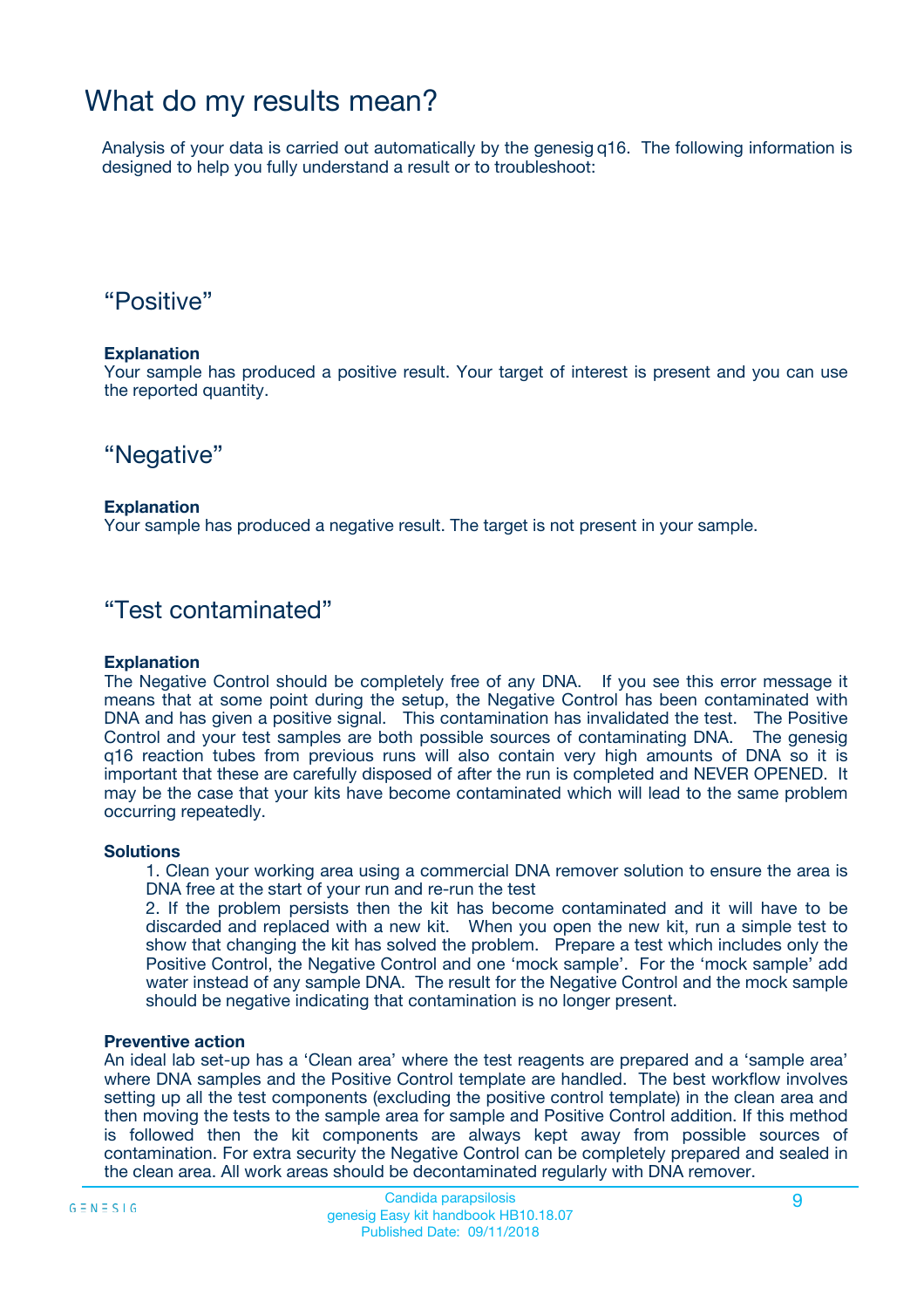### "Sample preparation failed"

#### **Explanation**

The test has failed because the quality of the sample was not high enough. The Internal Extraction Control component identifies whether the sample has been prepared correctly and is of suitable quality. This error message means that this quality control test has failed and the sample quality is not high enough for analysis.

#### **Solutions**

1. Check the sample preparation protocol for any user errors then repeat.

2. Poor quality samples can result from overloading the sample preparation protocol with too much starting material. Try reducing the amount of starting material then repeat.

3. Failing to add the Internal extraction Control DNA to your sample during the sample preparation protocol can also lead to a reported result of "sample preparation failed". Ensure that this step has not been overlooked or forgotten. If your samples are derived from an archive store or from a process separate from your genesig Easy extraction kit; you must add 5µl of Internal Extraction Control DNA into each 0.5ml of your sample to make it suitable for use on the q16.

### "Positive result, poor quality sample"

#### **Explanation**

The test is positive so if you are only interested in obtaining a 'present or absent' answer for your sample then your result is reliable. However, the test contains an Internal Extraction Control component that identifies if the sample is of high quality. This quality control test has failed and the sample is not therefore of high enough quality to accurately calculate the exact copy number of DNA present. If you require quantitative information for your sample then proceed with the solutions below.

#### **Solution**

For appropriate solutions, read the "Sample preparation failed" section of this handbook.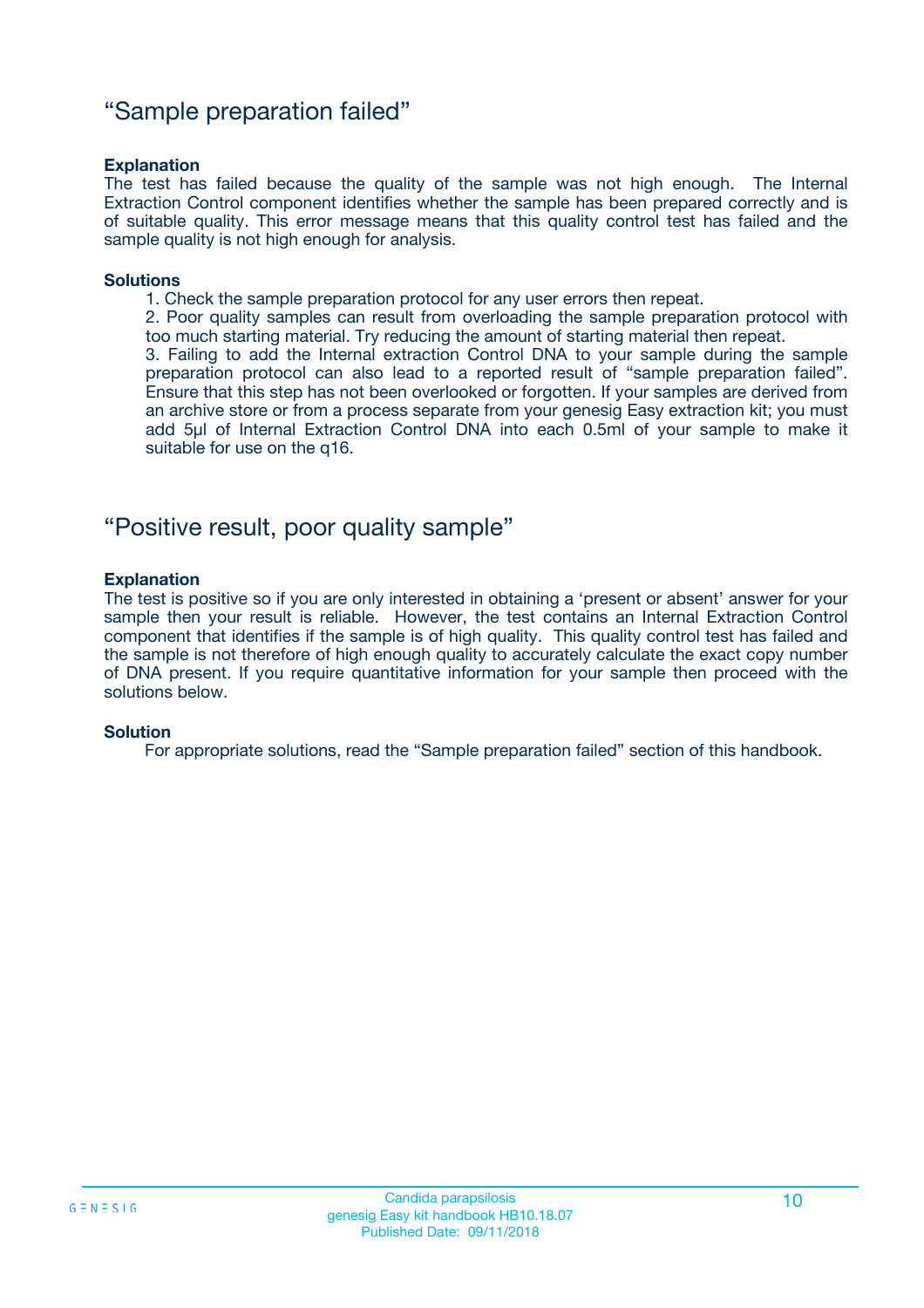### "Test failed"

#### **Explanation**

The test has failed because the Positive Control has not worked. The Positive Control is present to show that all aspects of the test are working correctly together. When this control test fails, the test as a whole is invalidated. This finding indicates that a problem has occurred in the reaction set-up part of the experiment and has nothing to do with sample preparation.

#### **Solutions**

- 1. Check the entire workflow and test set-up to look for any user errors, then repeat the test e.g. have the right colour pipettes and solutions been used with the correct tubes?
- 2. Ensure the positive and negative controls are inserted into the correct wells of your q16.

3. A component of the test may have 'gone off' due to handing errors, incorrect storage or exceeding the shelf life. When you open a new kit, run a simple test to show that changing the kit has solved the problem. Prepare a test which includes only the Positive Control, the Negative Control and one 'mock sample'. For the 'mock sample' add internal control template instead of any sample DNA. If the Positive Control works, the mock sample will now be called as a negative result.

### "Test failed and is contaminated"

#### **Explanation**

The Positive Control is indicating test failure, and the Negative Control is indicating test contamination. Please read the "Test Failed" and "Test contamination" sections of this technical support handbook for a further explanation.

#### **Solution**

For appropriate solutions, read both the "Test failed" and "Test contaminated" sections of this handbook.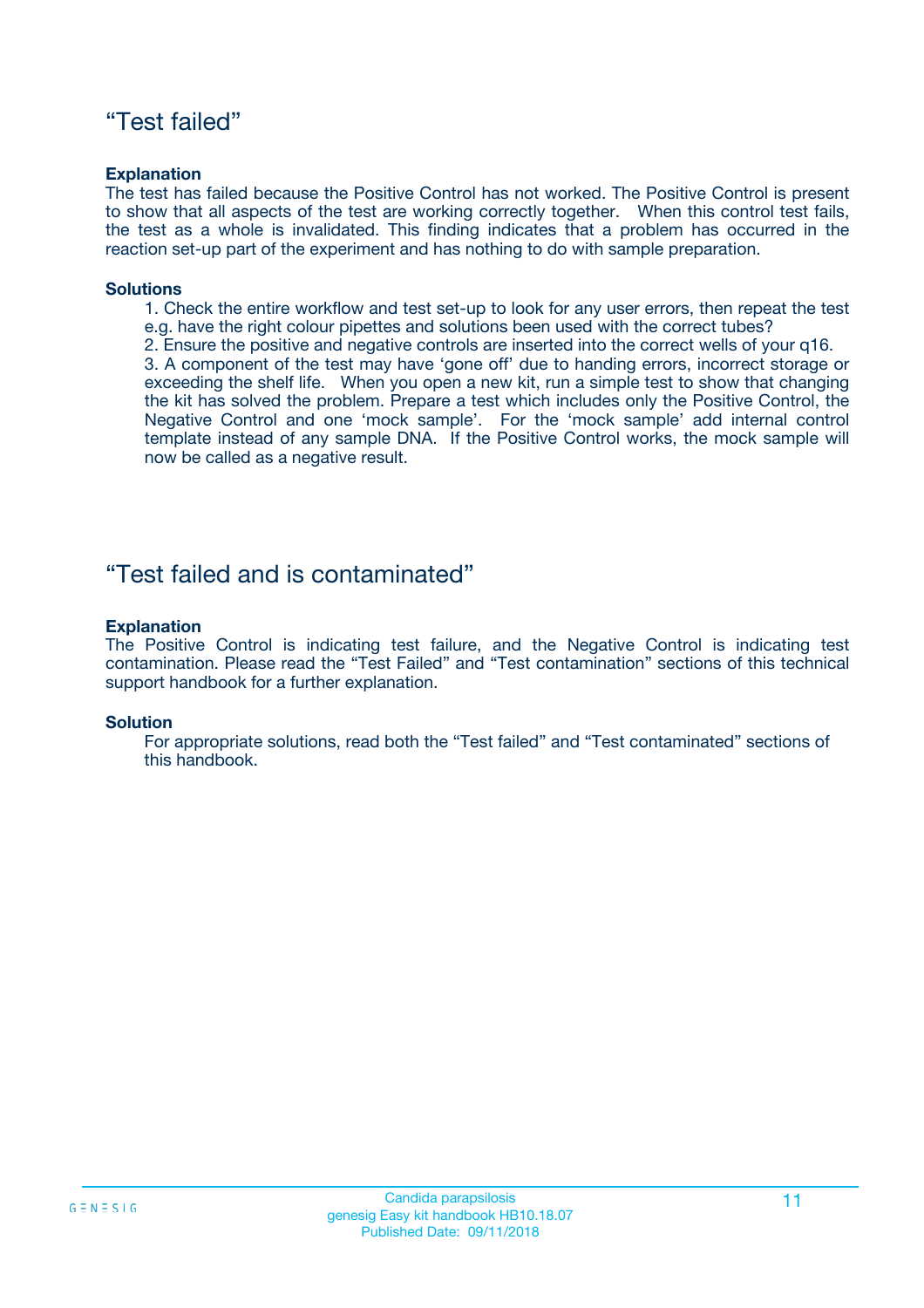## Candida parapsilosis

Candida parapsilosis is a fungal species of the Saccharomycetaceae (yeast) family and is now one of the most common candidiasis species after C.albicans. C.parapsilosis is found abundantly in nature and is part of the natural flora of humans and mammals. It is also easily isolated from soil, seawater and plants.

C.parapsilosis cells are oval, round or cylindrical shapes, it does not form true hyphae and exists in yeast or pseudohyphal form.

Candida parapsilosis has a lower virulence compared to C.albicans and has a lower mortality and morbidity in neonates and adults. Common virulence factors between the two species include adherence to epithelial and endothelial cells, proteinase production, pseudohypha formation, phospholipase production and phenotypic switching. The lower virulence of C.parapsilosis is due to its inability to form hyphae.

Individuals that Candida parapsilosis infection poses the biggest risk to includes neonates and patients in intensive care units. Infections are mostly associated with hyperalimentation units, prosthetic devices (e.g. valves) and indwelling catheters. The pathogenicity of C.parapsilosis is limited by intact integument however it can grow in total parenteral nutrition and is able to form biofilms on catheters and other implanted devices – this can lead to wide raging infections including thrush, fungemia, endocarditis, endophthalmitis and arthritis.

Treatment of endocarditis often involves surgery to replace the infected device in association with aggressive anti-fungal medication, however this treatment is not always effective.

Fast and accurate detection of an C.parapsilosis by real time PCR could be greatly beneficial.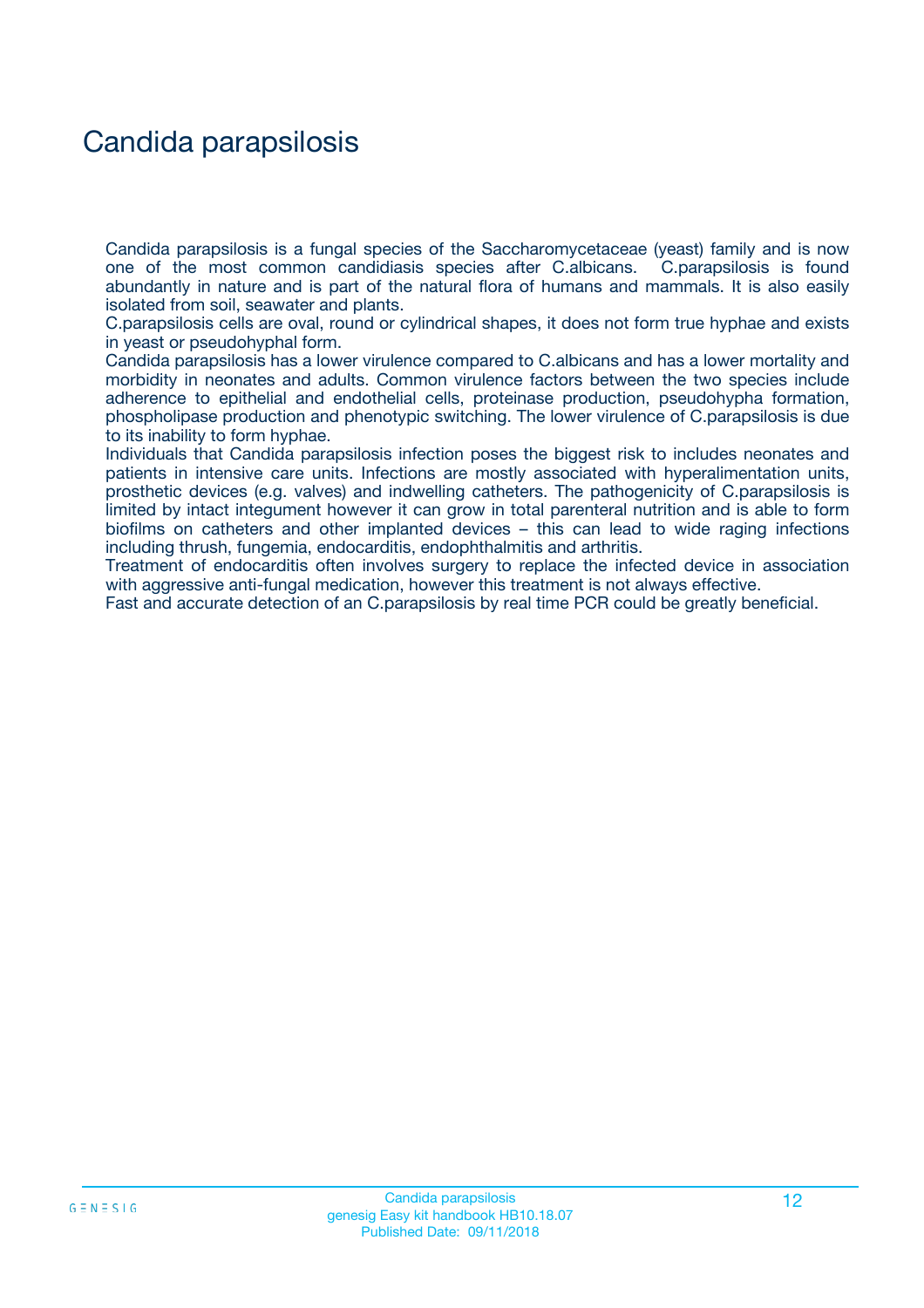## **Specificity**

The Primerdesign genesig Kit for Candida parapsilosis (C.parapsilosis) genomes is designed for the in vitro quantification of C.parapsilosis genomes. The kit is designed to have a broad detection profile. Specifically, the primers represent 100% homology with over 95% of the NCBI database reference sequences available at the time of design.

The dynamics of genetic variation means that new sequence information may become available after the initial design. Primerdesign periodically reviews the detection profiles of our kits and when required releases new versions.

If you require further information, or have a specific question about the detection profile of this kit then please send an e.mail to enquiry@primerdesign.co.uk and our bioinformatics team will answer your question.